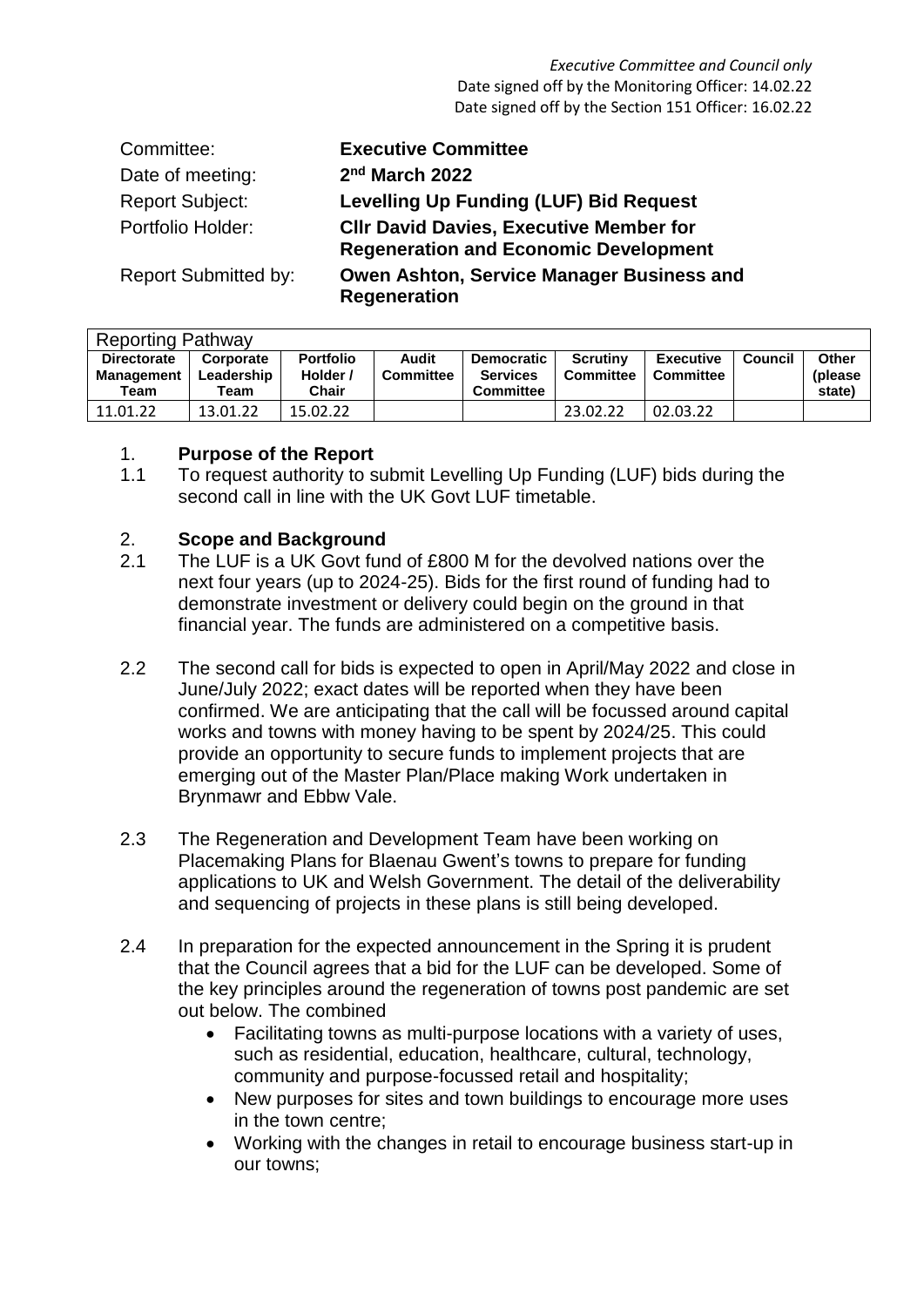- Working with towns/communities to encourage more sustainable buildings, landscape and infrastructure as part of the decarbonisation agenda.
- 2.5 An adequate lead in time will be required as HM Treasury Green Book applications will need to be worked up which are very detailed and require a lot of technical input which means that if the Council wishes to submit a bid or bids preparation may need to begin before there is a Council structure to make decisions. However, this work has begun with the Placemaking plans which will form part of the background evidence for the bids, but there is still a large amount of work to be done.
- 2.6 The LUF Town Centre criteria from the current guidance sets out the following:

*"Regeneration and town centre investment*, *building on the Towns Fund framework to upgrade eyesore buildings and dated infrastructure, acquire and regenerate brownfield sites, invest in secure community infrastructure and crime reduction, and bring public services and safe community spaces into town and city centres."*

2.7 Currently the projects that meet the current LUF criteria and more developed are the Ebbw Vale Multi Storey Car Park, and/or possibly the police station; and the Brynmawr Bus Depot site. There may also be an opportunity to bid for monies for Blaenau Gwent Town centres to decarbonise all the town centres through buildings improvements; and green and blue infrastructure critical to the future of sustainable development, health and wellbeing. Further details of these will be brought back to Members during the new Council session.

However, UK Government could change the criteria for the next round and so previously mentioned projects may no longer be suitable which would mean we would be unlikely to submit any application in round two.

#### 3. **Options for Recommendation**

- 3.1 Option 1: (Preferred) To prepare applications for the next LUF round of bidding for the schemes identified in the report in paragraph 2.7.
- 3.2 Option 2: not to support the report and miss the next round for the LUF UK Govt funding.
- 4. **Evidence of how does this topic supports the achievement of the Corporate Plan / Statutory Responsibilities / Blaenau Gwent Wellbeing Plan**
- 4.1 **Corporate Plan –** Blaenau Gwent towns can play a part in a number of the Corporate Priorities. The Strong and Environmentally Smart Communities does not mention towns specifically but it is embodied in the aims of the priority.

Similarly, the Education and Social Services priorities can fit into the new vision for towns and link to the new Town Hubs that have already been developed.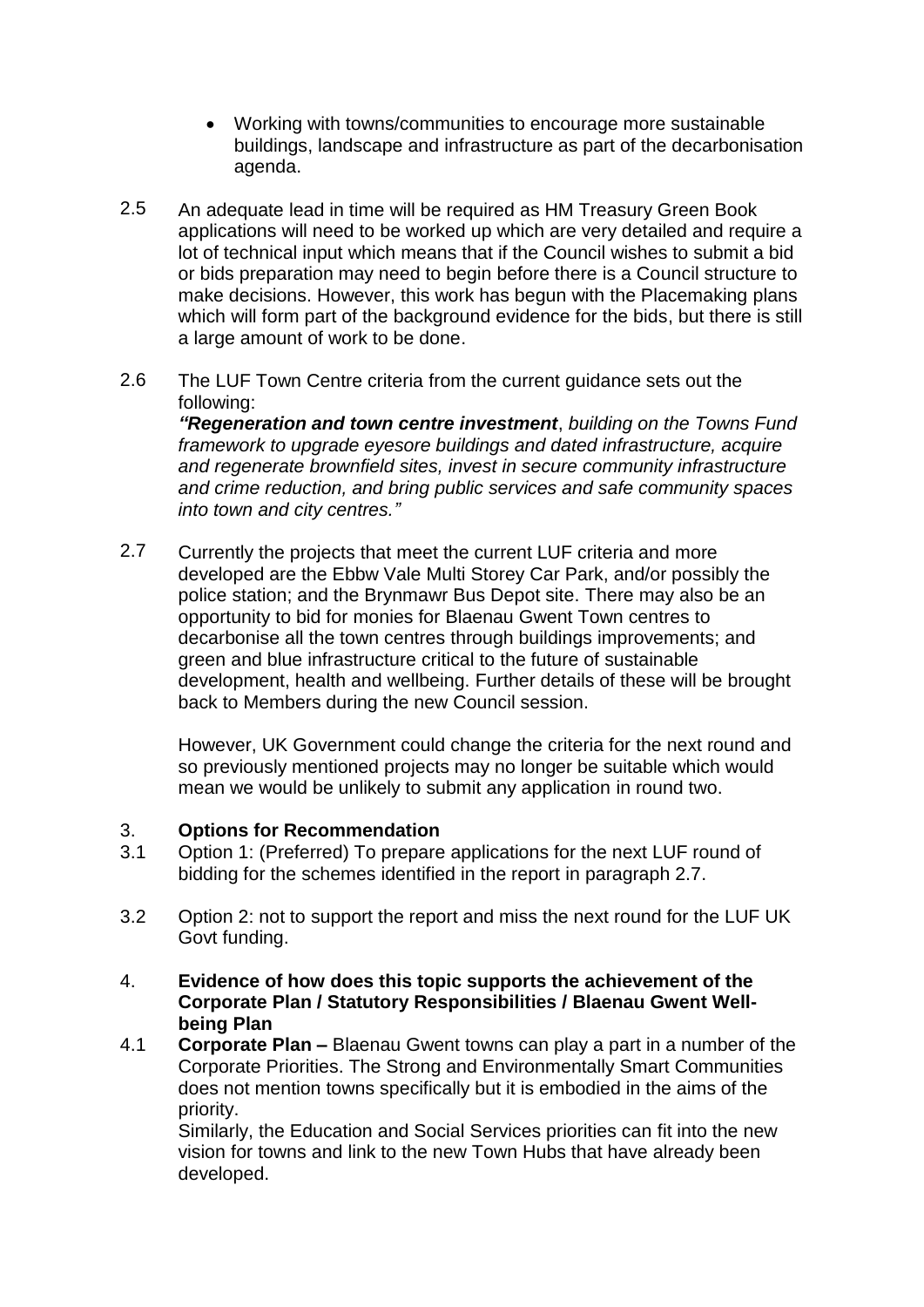Finally, the Economic Development and Regeneration priority sets out the main areas of work that we would associate with facilitating improvements in our town centres.

- 4.2 **Wellbeing of Future Generations (Wales) Act -** There are a number of goals that town centres touch in the Wellbeing of Future Generations Act; one could argue that towns actually impact all of them. However, the main goals are:
	- A prosperous Wales
	- A resilient Wales
	- A globally responsible Wales
	- A Wales of vibrant culture and thriving Welsh language
	- A Wales of cohesive communities
- 4.3 **Blaenau Gwent Well-being Plan -**Town centres do not feature as an objective in themselves but they are intrinsic in a number of the objectives in the BG Wellbeing Plan:
	- Safe and friendly communities
	- Look after and protect its natural environment
	- Forge new pathways to prosperity
	- Encourage and enable people to make healthy lifestyle choices in the places that they live, learn, work and play.
- 4.4 **Social Services and Wellbeing Act -** Town centres can play a part in the main principles of the Act through provision of a place that is suitable to provide social and economic wellbeing, and where individuals are able to participate and contribute to society.
- 4.5 **Environment Act (specifically the Section 6 Duty) -** Section 6 of the Environment Act is to do with our responsibility as a Council in maintaining and enhancing biodiversity, and promoting the resilience of ecosystems.
- 4.6 The bid for LUF will need to address both decarbonisation and biodiversity of town centres. Providing access to open and green space is strongly associated with wellbeing and successful, sustainable and attractive town centres.

#### 5. **Implications Against Each Option**

#### 5.1 *Impact on Budget (short and long term impact)*

Submitting the bids to UK Govt will not have an immediate effect on the Council budget. A further report setting out what match funding will be expected will be brought to Council in the Summer.

5.2 If the report is not agreed and no applications are submitted there will be no immediate budget implications however this could have future negative consequences for the towns in Blaenau Gwent.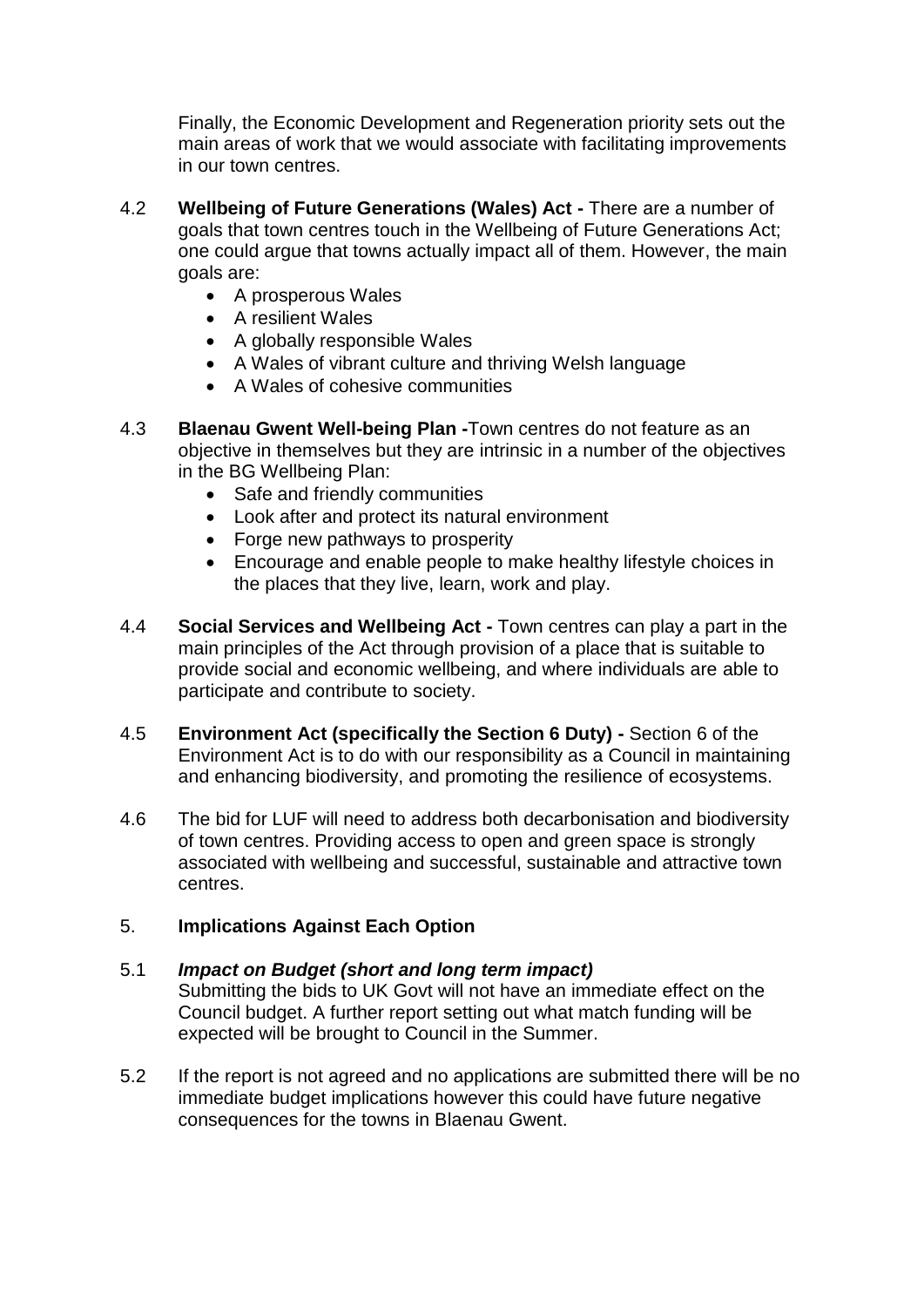#### 5.3 *Risk including Mitigating Actions*

The risks around submitting a bid, and the bid content will be dealt with through the project development/LUF bid.

5.4 The risks around not submitting a bid are both reputational and the potential loss of capital investment into the town centres in BG.

#### 5.5 *Legal*

There are no legal implications associated with the content of this report.

#### 5.6 *Human Resources*

Additional technical expertise will be required to work on the bids. There is separate funding identified by UK Govt for this work to assist local authorities with development costs.

#### 6. **Supporting Evidence**

#### 6.1 *Performance Information and Data*  There is currently no PI or data to support this report.

#### 6.2 *Expected outcome for the public*

There are no outcomes associated with this report; the outcomes will be linked to the bid for LUF.

# 6.3 *Involvement (consultation, engagement, participation)*

Involvement through consultation and engagement will be part of the bid process.

6.4 *Thinking for the Long term (forward planning)*  There are no implications to consider as part of this report.

### 6.5 *Preventative focus*

The bids for LUF are aimed at improvements to towns in Blaenau Gwent and as such should have a preventative focus in terms of the built environment. Not submitting a bid may have a detrimental effect.

### 6.6 *Collaboration / partnership working*

The Regeneration team will be working in partnership to develop and deliver the bids to LUF.

### 6.7 *Integration (across service areas)*

Integration will be achieved across service areas through formal and informal arrangements.

# 6.8 *Decarbonisation and Reducing Carbon Emissions*

Decarbonisation will be a key consideration in the LUF bid.

#### 6.9a *Socio Economic Duty Impact Assessment*

Not applicable for this report, although the project will be subject of this assessment.